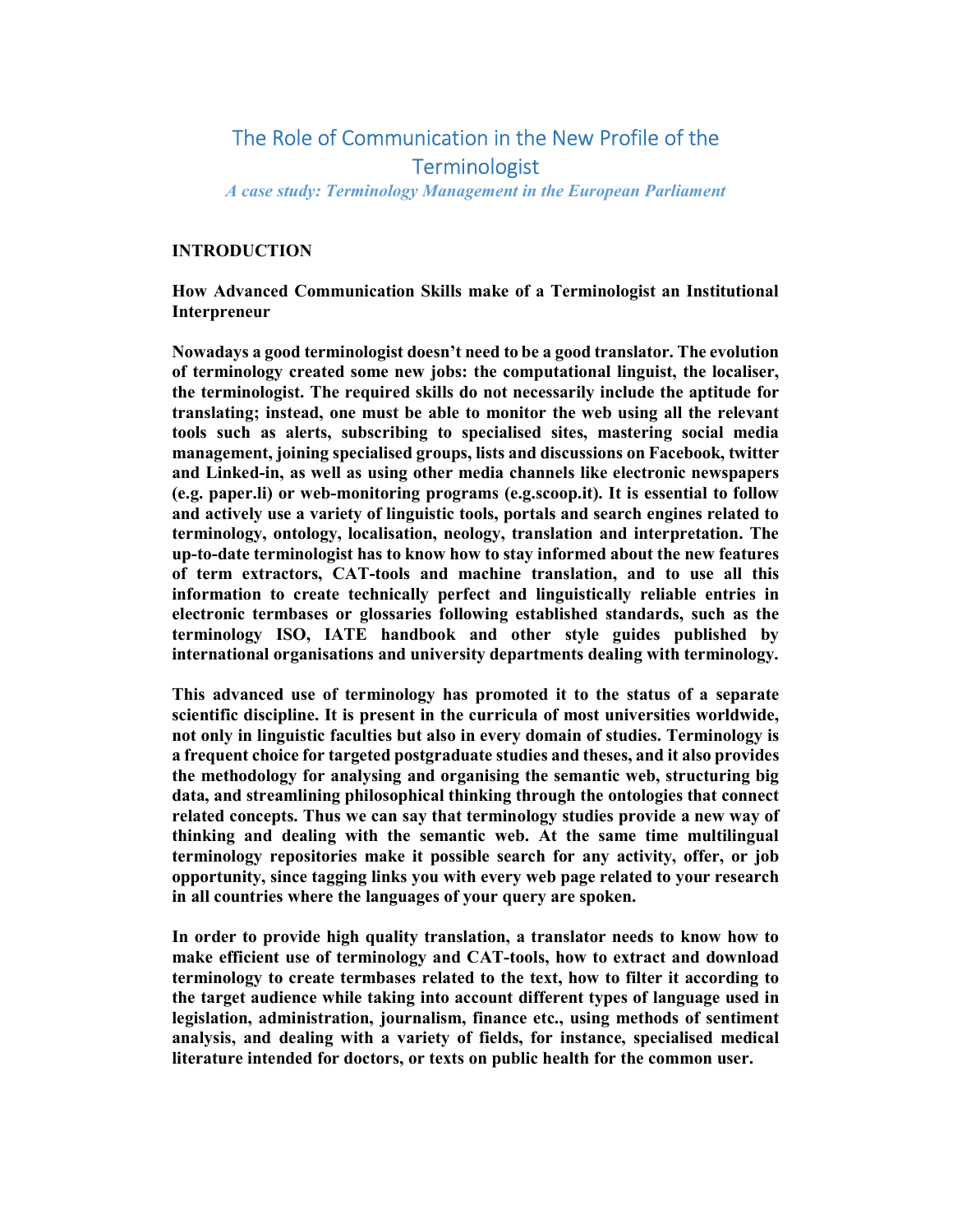## TABLE OF CONTENTS

## INTRODUCTION

## LITTERATURE REVIEW (15 PAGES)

Communication Strategy etc....

### METHODOLOGY

(Traineeship in Communication team of TermCoord, basic tools: website, social media, web montiring tools etc....) Monitoring of terminology work - how much time and what kind of tasks (Violina)

#### INTERVIEWS:

(Intro: how the interviews were done, selection criteria, how they were done)

GEORGETA CIOBANU http://termcoord.eu/termania/why-is-terminologyyour-passion/interview-with-prof-dr-georgeta-ciobanu/

http://www.termcoord.eu/wp-

content/uploads/2016/11/6.1\_Terminologist\_of\_21st\_century\_Georgeta\_CIOBA NU.pdf

DONATELLA PULITANO http://www.termcoord.eu/wp-

content/uploads/2016/11/6.2\_Profil\_du\_terminologue\_Donatella\_PULITANO.pd f

#### RODOLFO MASLIAS

EMMANUEL PECLARIS (How the new challenges for terminology can change translation practices) (OK)

VIOLINA STAMTCHEVA (Cooperation with Academia and Institutions to create a new common profile for a terminologist)

Terminologist Profile (base for the interview with Violina)

Linguistic skills

1) Understanding Terminology Management - dictionaries, glossaries, databases

2) Terminology Management Skills

- working with lexicographical notions (concept / entry / polysemy / synonymy)

research of (reliable) sources

- collection and/or creation of terminological resources for specific translation projects